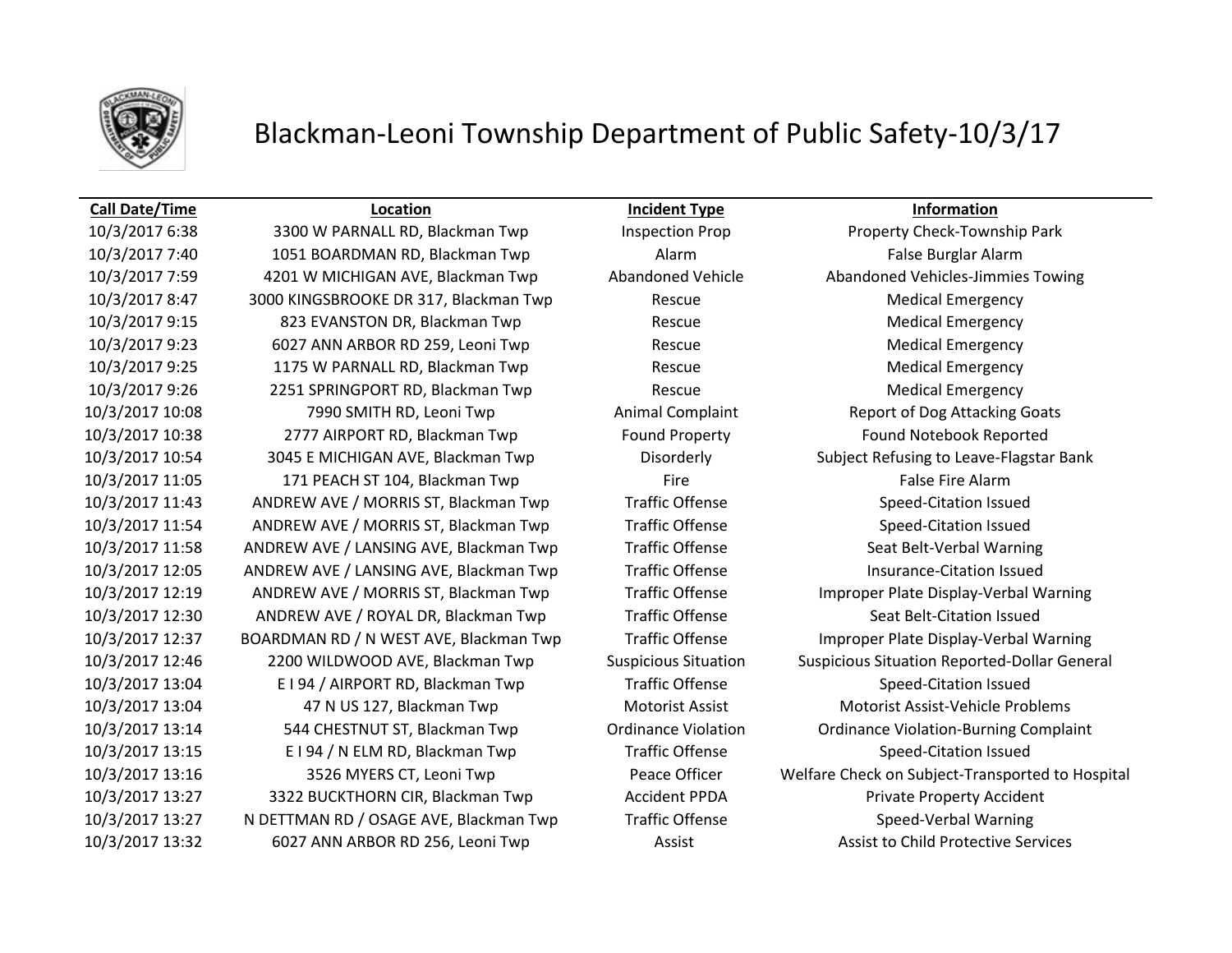

### **Call Date/Time Location Incident Type Information**

10/3/2017 13:33 2777 AIRPORT RD, Blackman Twp Accident PPDA Private Property Accident-Meijer 10/3/2017 13:54 N DETTMAN RD / OSAGE AVE, Blackman Twp Traffic Offense Seat Belt-Citation Issued 10/3/2017 13:58 1945 W PARNALL RD, Blackman Twp Traffic Offense Careless Driving-Verbal Warning 10/3/2017 14:10 SEYMOUR RD / MUNITH RD, Leoni Twp Traffic Offense Insurance-Citation Issued 10/3/2017 14:12 LAURENCE AVE / WILDWOOD AVE, Blackman Twp Rescue Rescue Medical Emergency 10/3/2017 14:13 SHIRLEY DR / SPRINGPORT RD, Blackman Twp Peace Officer Welfare Check on Subject-Checked OK 10/3/2017 14:17 SEYMOUR RD / MUNITH RD, Leoni Twp Traffic Offense Insurance-Citation Issued 10/3/2017 14:27 SEYMOUR RD / DALTON RD, Leoni Twp Traffic Offense Speed-Citation Issued 10/3/2017 14:31 3333 E MICHIGAN AVE, Leoni Twp Larceny Retail Fraud-Meijer 10/3/2017 14:40 SEYMOUR RD / MUNITH RD, Leoni Twp Traffic Offense Speed-Citation Issued 10/3/2017 14:52 CLINTON RD / RIVES JUNCTION RD, Blackman Twp Disorderly Trouble with Juveniles Reported 10/3/2017 15:00 1700 W MICHIGAN AVE, Blackman Twp Accident PPDA Private Property Accident-Wal-Mart 10/3/2017 15:09 PAGE AVE / FELTERS RD, Leoni Twp Traffic Offense Seat Belt-Citation Issued 10/3/2017 15:17 PAGE AVE / FELTERS RD, Leoni Twp Traffic Offense Speed-Citation Issued 10/3/2017 15:20 1700 W MICHIGAN AVE, Blackman Twp Larceny Retail Fraud-Wal-Mart 10/3/2017 15:25 3588 PAGE AVE, Leoni Twp Traffic Offense Speed-Citation Issued 10/3/2017 15:31 2731 GRANADA DR 3B, Blackman Twp **Assist Assist Assist Assist to Child Protective Services** 10/3/2017 15:45 COOPER RD / CHANTER RD, Blackman Twp Traffic Offense Seat Belt-Citation Issued 10/3/2017 16:01 205 N EAST AVE, Jackson CSC CSC Reported-Occurred in Blackman Twp 10/3/2017 16:05 2001 SHIRLEY DR, Blackman Twp Assist Assist Assist Assist to Brighton Police Department 10/3/2017 16:09 3333 E MICHIGAN AVE, Leoni Twp Larceny Retail Fraud-Meijer 10/3/2017 16:48 SEYMOUR RD / FAIRLANE DR, Leoni Twp Accident PI Two Vehicle Accident-Injuries 10/3/2017 16:51 2915 ASHTON RIDGE DR 6, Blackman Twp Peace Officer Welfare Check on Subject-Checked OK

10/3/2017 13:58 5620 VIKING DR, Leoni Twp Peace Officer Welfare Check on Subjects-Unable to Locate 10/3/2017 14:09 2700 AIRPORT RD, Blackman Twp Peace Officer Welfare Check on Subjects-Unable to Locate 10/3/2017 14:28 2951 PHEASANT RUN DR A, Blackman Twp Found Property Substance Found-Possibly Methamphetamine 10/3/2017 15:58 241 OAK GROVE AVE, Blackman Twp Disorderly Subject Refusing to Leave-Apt. Leasing Office 10/3/2017 16:04 432 BRADLEY AVE, Blackman Twp Suspicious Situation Suspicious Situation Reported-Arrow Found in Yard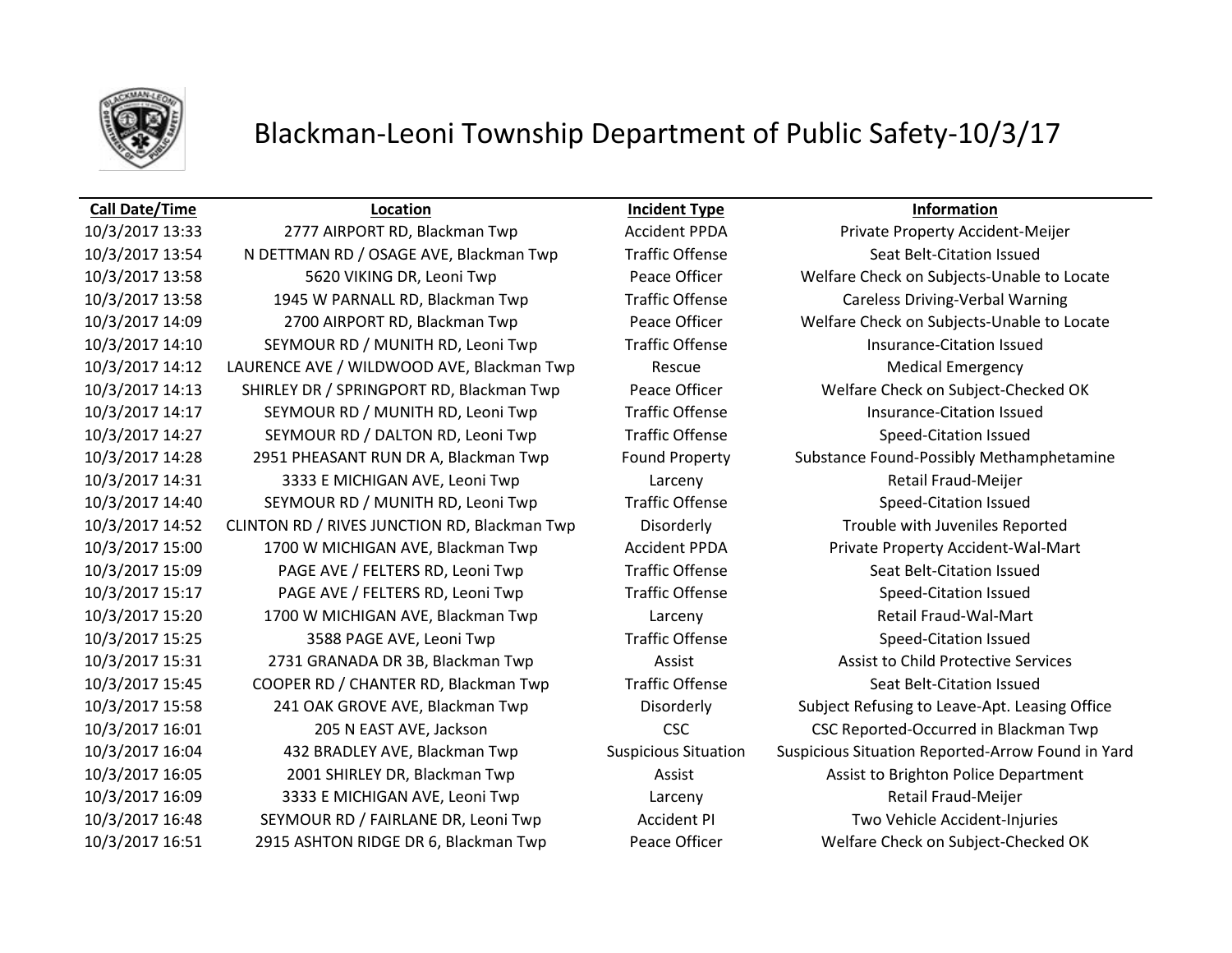

### **Call Date/Time Location Incident Type Information**

10/3/2017 17:20 5404 RIDGEWOOD VISTA DR, Leoni Twp Rescue Rescue Medical Emergency 10/3/2017 17:42 2314 TYSON ST, Blackman Twp Suspicious Situation Suspicious Situation Reported 10/3/2017 17:42 3210 LANSING AVE, Blackman Twp Domestic Domestic Dispute-Verbal 10/3/2017 17:52 3152 TIMBERLINE DR, Leoni Twp Rescue Rescue Medical Emergency 10/3/2017 17:56 2720 SARADAN DR, Blackman Twp MDOP Damage to Vehicle Reported 10/3/2017 18:41 1535 FALAHEE RD, Leoni Twp Found Property Found Drug Paraphernalia Reported 10/3/2017 18:53 5205 PAGE AVE, Leoni Twp Rescue Rescue Medical Emergency 10/3/2017 19:00 1860 W MICHIGAN AVE, Blackman Twp Larceny Retail Fraud-JCPenney 10/3/2017 19:41 353 PRAIRIE ST, Summit Twp Alarm Alarm Alarm False Burglar Alarm 10/3/2017 20:19 526 FAIRYLAND AVE, Leoni Twp Inspection Prop Property Check-Open Door-Church 10/3/2017 20:32 1086 N PORTAGE RD, Leoni Twp Disorderly Noise Complaint-Citation Issued 10/3/2017 20:42 3333 E MICHIGAN AVE, Leoni Twp Larceny Retail Fraud-Meijer 10/3/2017 20:42 4268 WELLINGTON, Blackman Twp Domestic Domestic Dispute-Verbal 10/3/2017 21:12 N US 127 / SPRINGPORT RD, Blackman Twp Suspicious Situation Reported Accident-Unable to Locate 10/3/2017 21:16 2545 AIRPORT RD, Blackman Twp Disorderly Subject Refusing to Leave-Taco Bell 10/3/2017 22:37 203 5TH ST, Leoni Twp Domestic Domestic Dispute-Verbal 10/3/2017 23:11 3300 W PARNALL RD, Blackman Twp Inspection Prop Property Check-Township Park 10/3/2017 23:38 1803 1/2 TYSON ST, Jackson Assist Assist to Jackson Police Department 10/3/2017 23:40 1051 BOARDMAN RD, Blackman Twp Alarm False Burglar Alarm 10/4/2017 0:45 2123 LANSING AVE, Blackman Twp Alarm False Burglar Alarm

10/3/2017 16:54 862 WAYNE ST, Blackman Twp Disorderly Trouble with Subject Refusing to Leave 10/3/2017 17:06 1850 W MICHIGAN AVE, Blackman Twp Disorderly Subjects Refusing to Leave-Westwood Mall 10/3/2017 19:13 142 PEACH ST, Blackman Twp Found Property Found Wallet-Returned to Owner-Money Missing 10/3/2017 19:38 561 ANDREW AVE, Blackman Twp Disorderly Trouble with Subject-Neighbor Dispute 10/3/2017 20:47 8401 PAGE AVE, Leoni Twp Inspection Prop Property Check-Open Gate-Leoni DPW 10/3/2017 21:42 1850 W MICHIGAN AVE, Blackman Twp Disorderly Subjects Refusing to Leave-Westwood Mall 10/4/2017 0:11 3300 SPIREA CT, Blackman Twp Suspicious Situation Suspicious Subjects Reported-Unable to Locate 10/4/2017 0:42 3152 E MICHIGAN AVE, Leoni Twp Suspicious Situation Suspicious Vehicle Reported-Checked OK